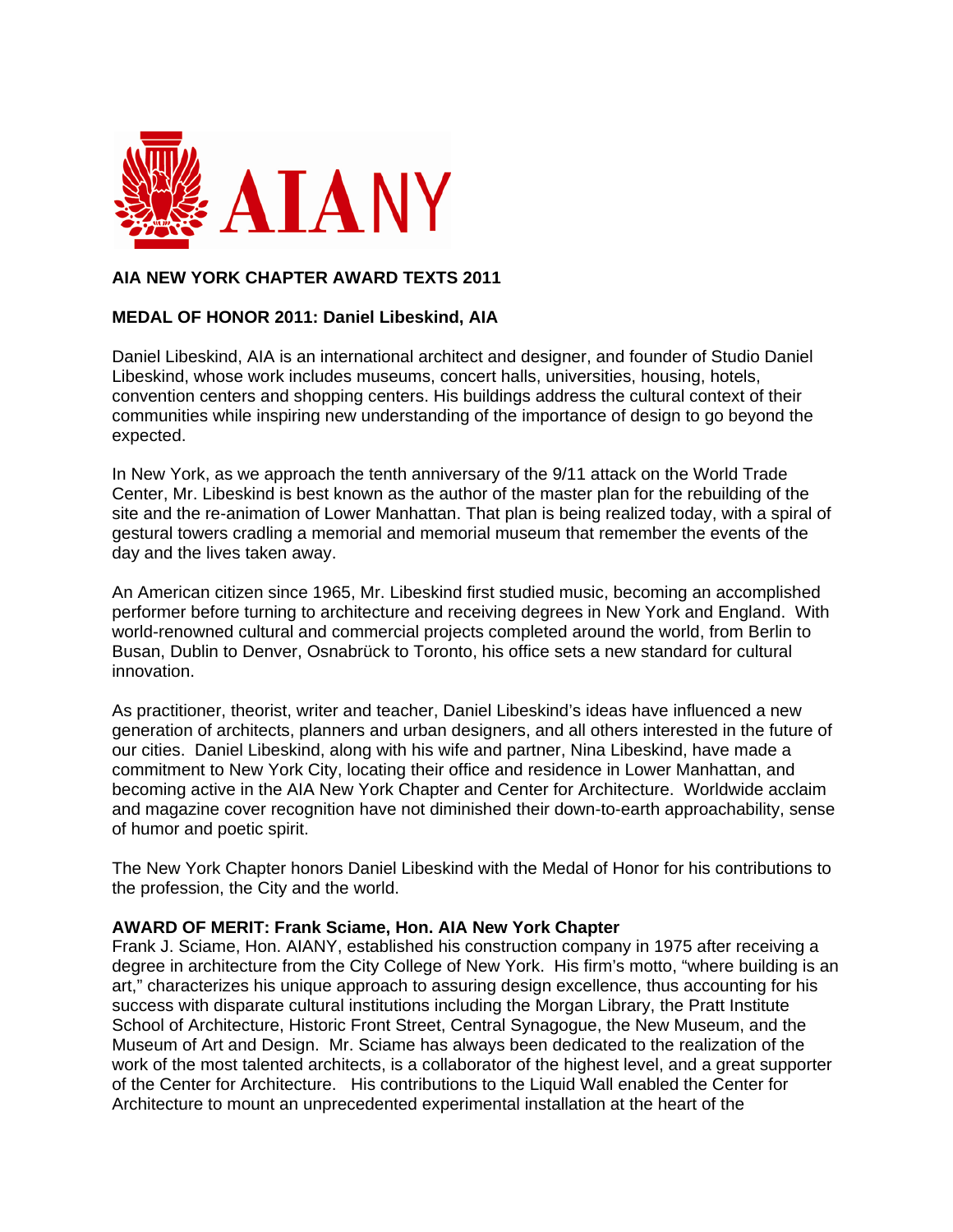Innovate:Integrate exhibition. And, in this year where the World Trade Center site rebuilding is coming to fruition, the special role that Frank played – at the request of Mayor Bloomberg – has assured that the National 9/11 Memorial could be built to our collective expectations at reasonable cost. In recognition of over thirty-five years of leadership in construction, service and philanthropy, the AIA New York Chapter confers the Award of Merit.

### **HONORARY MEMBERSHIP: Charles McKinney, Hon. AIA New York Chapter**

The AIA New York Chapter is pleased to confer Honorary Membership on Charles McKinney, ASLA, the Principal Urban Designer at the New York City Department of Parks & Recreation. Formally Chief of Design at Parks, Charles' work addresses the 21<sup>st</sup> century social and recreational requisites of sustainability. He was instrumental in creating the *High Performance Landscape Guidelines: 21st Century Parks for NYC*, a comprehensive, cityfocused manual for creating sustainable parks and features many best practices for managing soil, water and vegetation resources. The document expands our design standards in such areas as urban livability, environmental responsibility and approaches to changing community preferences. Charles has also done a spectacular job in presenting and promoting these new guidelines to architects, landscape architects and designers, as well as to other city agencies and the press. The announcement and presentation of the Guidelines was one of the most successful and well-attended programs at the Center for Architecture, drawing over 300 people and leading to a showcase exhibition of its contents in the Margaret Helfand Gallery. The citizens of New York and the design community owe a debt of gratitude to Charles McKinney for his conscientious, creative and diligent creation of parks and recreation spaces.

## **ANDREW J. THOMAS AWARD: Carol Lamberg**

Carol Lamberg, a true pioneer in affordable housing, has served as Executive Director of the Settlement Housing Fund since 1983 where she has systematically worked to eradicate homelessness in New York City. Settlement Housing Fund has produced over 8,700 apartments in 56 developments, retaining ownership through partnerships or affiliates. It owns 31 buildings with 1,750 apartments in Brooklyn, the Bronx and Manhattan. Most of the developments that Settlement Housing owns are mixed-income buildings, occupied by families whose incomes range from public assistance levels to about \$85,000. The developments generally include community amenities and programs of benefit to building occupants. Ms. Lamberg has proven herself to be a most effective and potent political agent for policy change, serving as Co-Chair of the New York Housing Conference, drafting amendments to the Housing Act of 1937, the National Housing Act and the New York State Private Housing Finance Law. She is also Regional Vice President of the National Housing Conference and on the Board of the Citizens Housing and Planning Council as well as Housing Partnership Insurance. Ms. Lamberg has provided opportunities for affordable housing for underserved New Yorkers through a 30-year distinguished career of public service in affordable housing and government advocacy.

## **THE HARRY B. RUTKINS AWARD**

The Harry B. Rutkins Award honors service to the Chapter, to the Institute and to the Profession. Frederic Schwartz, FAIA, embodies the best intent of this recognition: service. His salient professional activity has been advocating, practicing and realizing the value of superior design quality as a means to achieve social equity for clients in and of the public realm. Success in one public endeavor breeds success in another. Thus, Mr. Schwartz has been responsible for the design of modular, factory-produced affordable and sustainable housing and for infrastructures within the entire public arena, including health clinics, community centers, schools, transportation hubs and airports, sanitation facilities, and honored places of sacred memory. In this year when we remember the events of September  $11<sup>th</sup>$ , his memorials in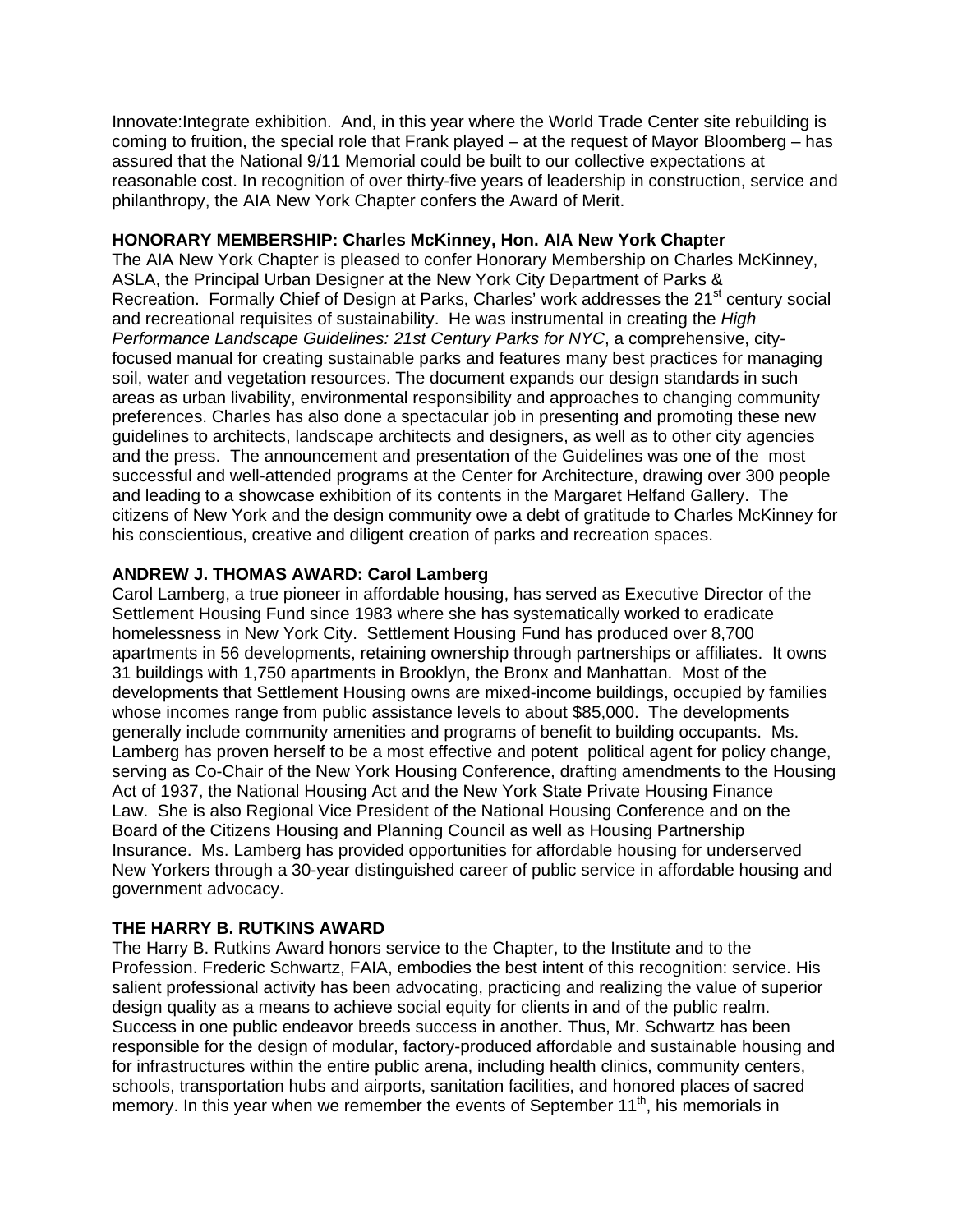Valhalla, New York and Jersey City are important reminders of the lives lost that day. Fred is leading New Orleans' post-Katrina Recovery Plan for 21 historic neighborhoods and is designing a prototype "super-green" town of 20,000 for Ghana's capitol, Accra. With consistently unanimous praise from the public and our profession, Fred's career of accomplished built work has consistently demonstrated advocacy of design excellence, one combining outstanding intellectual rigor with creatively intelligent design solutions to serve all people.

## **PUBLIC ARCHITECT AWARD: Laurie D. Kerr, AIA**

The Public Architect award recognizes an architect in the public domain who has made an outstanding contribution to the profession in terms of public policy, resulting in exemplary architecture or urban design.

Laurie Kerr has excelled as a practicing architect and as policy maven, establishing and implementing innovative strategies and methods of realizing design excellence and environmental stewardship. After a successful career in private practice, Ms. Kerr joined the NYC Department of Design + Construction to serve as Chief of Sustainable Research, where she authored the first draft of the City's sustainability plan. Since 2006, as Senior Policy Advisor for Buildings and Energy in the Mayor's Office of Long Term Planning & Sustainability, she has been responsible for developing and implementing green building policies for NYC. These include improving the efficiency of the city's building energy use as a central strategy to reduce city-wide carbon emissions by 30% by 2030. She is a key member of the team that developed PlaNYC, our city's vision of sustainable growth.

With degrees in Architecture, Applied Physics and Engineering from Harvard, Cornell and Yale, Laurie Kerr is a role model for all those who have applied their passions and intelligence to improve our world.

## **THE GEORGE S. LEWIS AWARD: WNYC**

The George S. Lewis Award honors an individual or organization that has helped to make New York a better place in which to live and practice. WNYC, now known as New York Public Radio is such an exemplary institution. Its spirit, quality and intelligent discourse benefit from the leadership of Laura Walker, its Chief Executive Officer and President.

WNYC, launched in 1924 as New York City's radio station, secured its independence in 1997 when the WNYC Foundation bought its broadcast licenses. Since then, WNYC has moved from the Municipal Building to Hudson Square and has created the Jerome L. Greene Performance Space. With the acquisition of WQXR, New York's classical music station, the franchise has been renamed New York Public Radio. It is America's premier public radio franchise as measured by audience size, reaching over 2 million people each week.

The stations extend New York City's cultural riches to the entire country on-air and online, with signature local programs including*,* among others, *The Brian Lehrer Show, The Leonard Lopate Show, Soundcheck, The Saturday and Sunday Shows with Jonathan Schwartz*, as well as nationally distributed programs including *Radiolab, Studio 360 with Kurt Andersen, On the Media* and, with PRI, *The Takeaway.*

## **STEPHEN A. KLIMENT** *OCULUS* **AWARD**

The Chapter is proud to confer the 2011 Stephen A. Kliment *Oculus* Award for excellence in architectural journalism on John Morris Dixon, FAIA.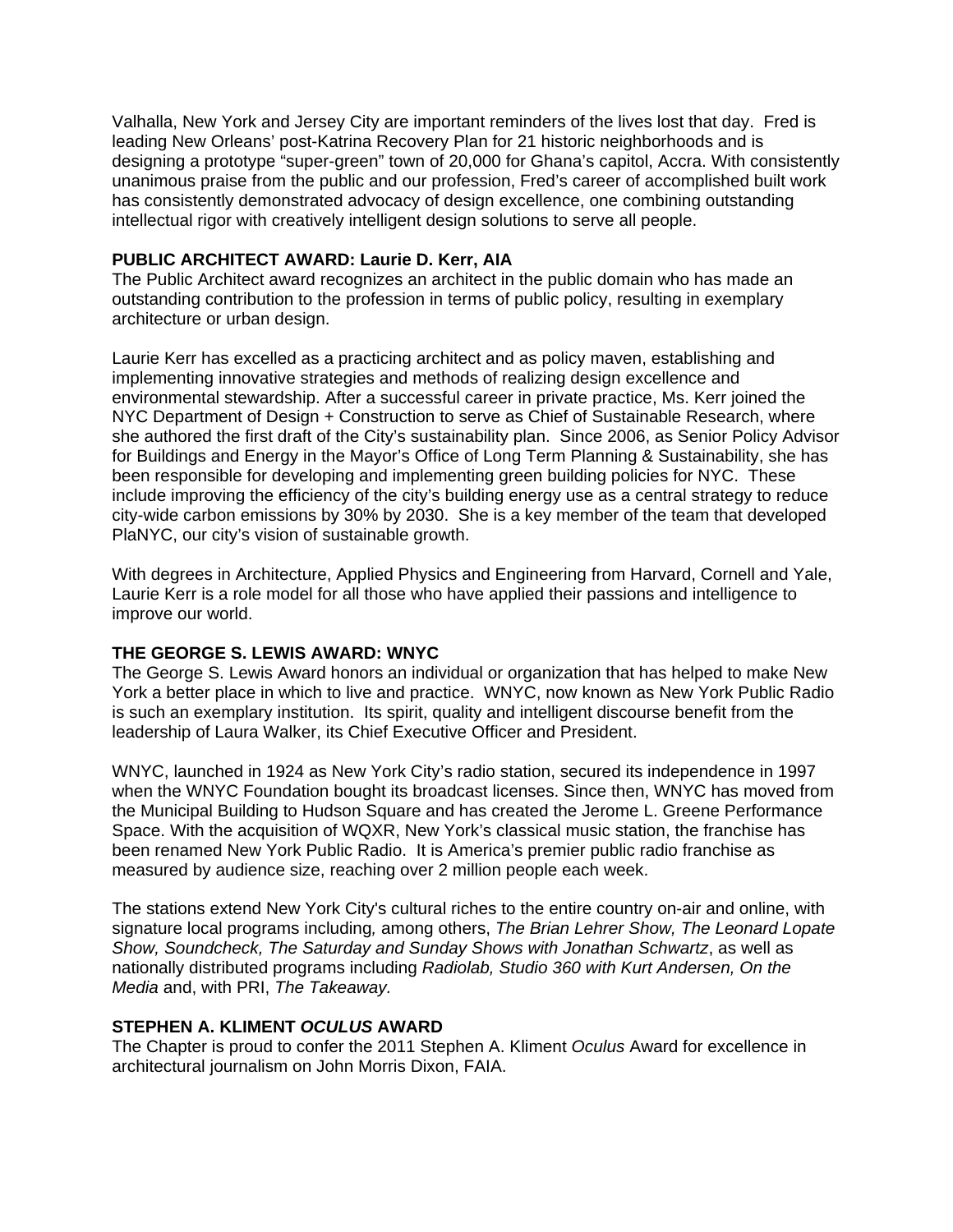An architecture graduate of MIT, John was also on the staff of the school's student newspaper, *The Tech*, where he spent many long hours typing away along with Steve Kliment. In 1960, he gave up the drafting board for architectural journalism. Following staff positions at *Progressive Architecture* and *Architectural Forum*, he served as Editor of *P/A* for over 20 years. Since then his eloquent writing has graced the pages of several other publications, including *Architecture*, *Architectural Record*, *Architect*, and – most especially – *Oculus*, for which he has penned the XX-Year Watch since 2008.

As an AIA member, John has long been active on the national Committee on Design, which he has chaired. He wrote the Midtown Manhattan section of the original *AIA Guide to New York City*. Among his other book credits is the chapter on Architecture for the Arts in the national AIA's 150th-Anniversary compendium, *Architecture: Celebrating the Past, Designing the Future*. Through his column and feature articles in *Oculus*, he continues to provide fresh insights into the urban icons of our past, which still resonate today.

### **SPECIAL CITATION: Lisa Phillips and the New Museum for Redeveloping the Legacy of the Bowery**

By having the insight to recognize the entrepreneurial spirit and rich cultural legacy of the Bowery, Lisa Phillips and the Board of the New Museum not only selected a visionary location for a world class art museum but also re-established the vibrancy of a vital New York City neighborhood. Today the future of the museum stands on the shoulders of that gutsy decision, for the area surrounding the museum now includes over sixty new galleries, a new hotel and multiple renowned restaurants. The design of the museum itself intentionally pays respect to the contextual fabric of the neighborhood. Its transparent storefront façade opens to the neighborhood, making it a natural community hub. Ongoing programs like the Bowery Artists Tribute, the annual Block Party at Sarah D Roosevelt Park and First Saturdays for Families connect the Museum with its locale. This community engagement culminated last month when the Museum initiated *The Festival of Ideas for the New City*, a collaboration of more than 200 cultural and civic organizations that attracted 70,000 people to the neighborhood. AIANY was one of the Festival's early collaborators, so we especially recognize the efforts of Lisa Philips and the Museum staff in realizing this transformational event.

### **SPECIAL CITATION: Battery Park City Authority, Pelli Clarke Pelli Architects, Albanese Organization, Inc. for Collaboratively Advancing Sustainability**

The groundbreaking collaborative effort of the Battery Park City Authority, Pelli Clarke Pelli Architects and the Albanese Organization, Inc. to envision, design and build the first sustainable residential high rise building in the United States, provided a clear roadmap for the development of the sustainability movement in our country. Working together in 2000 prior to the development of USGBC LEED standards for high rise residential construction, this remarkable team designed and built the Solaire project according to the 64 point high-performance Residential Green Guidelines, then newly formulated by the Battery Park City Authority. The success of this three-way collaboration lead to the crafting of the sustainability provisions in the NYC Building Code, developments in LEED Standards, as well as two additional green buildings at Battery Park City, the Verdesian (from 2006) and the Visionaire (from 2009), each one exceeding the sustainable expectations of that which preceded it. It is for this reason that the AIA New York Chapter honors Battery Park City Authority, Pelli Clark Pelli Architects and the Albanese Organization, Inc. with a Special Citation for progressing in uncharted territory to substantially advance sustainable design, and, in so doing, creating wonderfully habitable green structures for Lower Manhattan.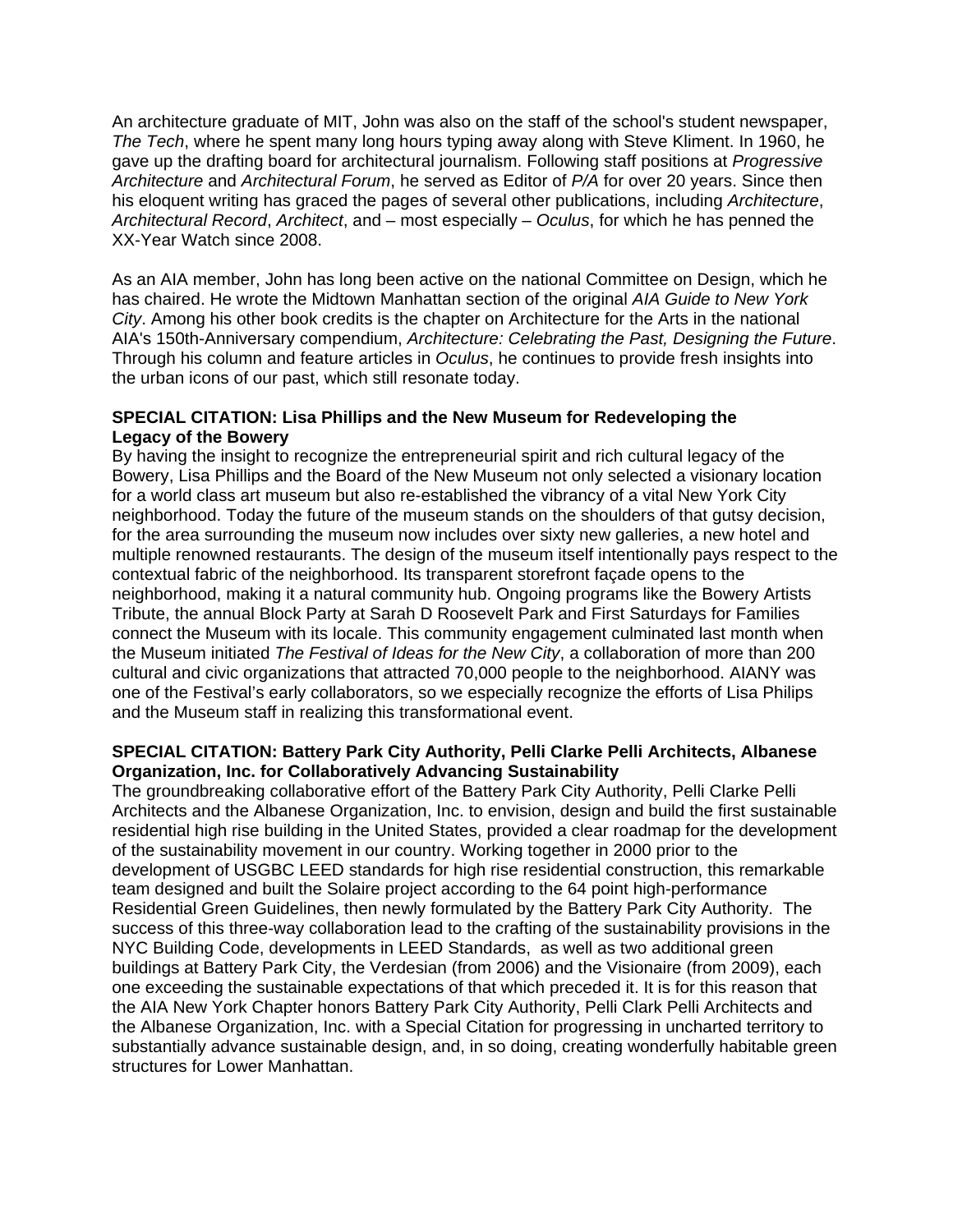#### **SPECIAL CITATION: Solar One Green Energy, Arts and Education Center**

Solar One's mission is to empower people of all ages with the vision, knowledge and resources to attain a more environmentally sound and sustainable future. This drives a broad agenda of public engagement on issues of sustainability, starting at the scale of our daily lives, and reaching deep into areas of public policy and contemporary discourse on environmental stewardship. Through their Education, Green Arts, Outreach and Advocacy programming, Solar One conveys the inspiration, tools and information needed to achieve sustainability in our households, communities, and cities.

One of the key initiatives of Solar One is the creation of a new Environmental Center, Solar 2, to be located at Stuyvesant Cove Park. The Solar 2 building will be energy positive and will meet the Living Building Challenge for net-zero water usage. Its purpose is to help catalyze a shift in the way New York City generates and consumes energy and water through hands-on education and live demonstrations.

For its essential work educating the public about climate change, energy independence and CO2 emissions, as well as its significant contributions to PlaNYC and NYC's Master Waterfront Plans, AIANY is pleased to award this commendation to Solar 1 and its executive director, Chris Collins.

### **SPECIAL CITATION: Kirsten Sibilia, Assoc. AIA**

Kirsten Sibilia, Assoc. AIA, LEEP AP, through her inspired leadership and dedication as Director of Publications, and as Chair of the Oculus Committee, has been instrumental in raising the level of the Chapter's publications, and energetically promoting the Chapter's goals through more effective communications to the profession and the public.

During her many years of service as a tireless and energetic member of AIA New York, she has been a vocal advocate for the profession, heightening awareness of the value of design, the power of the built environment, and the importance of sustainability. As a former co-chair of the Chapter's Marketing and PR Committee, chair of the Chapter's Public Relations Task Force and as a founding member of the Public Relations Advisory Committee, she has been a pioneer in mentoring marketing professionals and architects on more effective strategies for growth and leadership transition. As the author of the chapter on Public Relations for the 2008 edition of *The Architect's Handbook of Professional Practice*, published by the AIA, she has provided valuable insights and practical guidelines for architects in difficult times. Leading the successful re-launch of *Oculus* magazine in a revised format with a new publisher, Kirsten has rendered invaluable service to the Chapter.

### **VICE PRESIDENT'S CITATION FOR PROFESSIONAL DEVELOPMENT: Mark Behm, Assoc. AIA**

The 2011 Vice Presidential Citation for Professional Development is awarded to one of the youngest leaders in the AIA, Mark Behm. Mark has served the Chapter and the Profession in numerous ways, with the goal of expanding professional knowledge among the larger architectural community. A graduate of Texas A&M and a professional at Mancini-Duffy, Mark has led the Chapter in growing membership and programs as Chair of the Professional Practice Committee. He also was the lead coordinator on the "Architect's Fast Track Leadership Series". The AFTL Series focuses on preparing the next generation of principals and has been very well received by new and experienced professionals alike.

Mark received the AIANYS Intern-Associates award last year at the State Convention in Buffalo and has served the Chapter as a Board member for the past two years, bringing the perspective